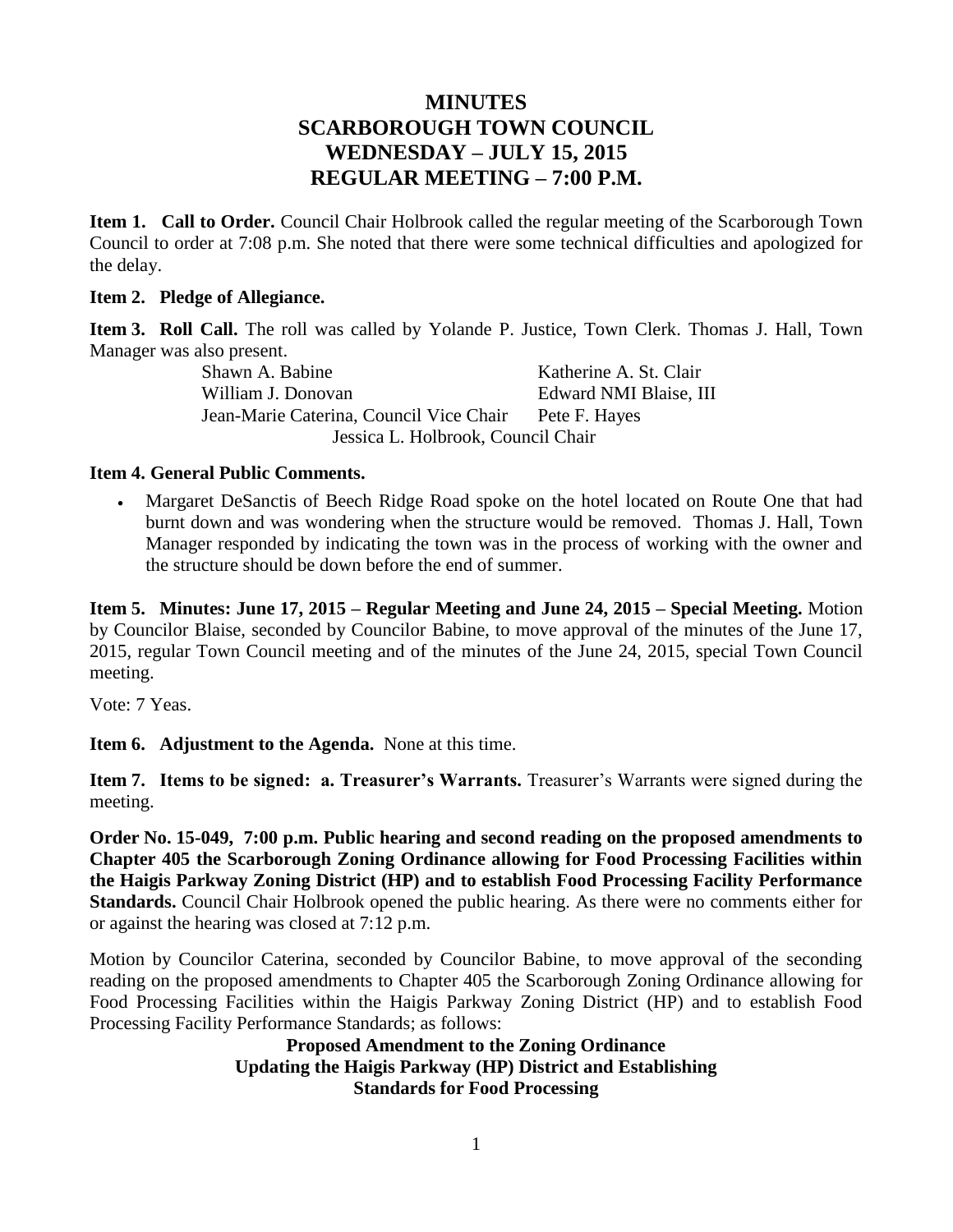BE IT HEREBY ORDAINED by the Town Council of the Town of Scarborough, Maine, in Town Council assembled, that the following amendment to the Zoning Ordinance of the Town of Scarborough, Maine, be and hereby are adopted:

1. Amend SECTION XVIII.B HAIGIS PARKWAY DISTRICT (HP), Subsection B. PERMITTED USES, CONVENTIONAL AND PLANNED DEVELOPMENTS, NON-RESIDENTIAL USES to add the following (additions are underlined; deletions are struck through):

25. Food processing facilities, subject to the performance standards of Section IX.(M.2.)

2. Amend SECTION IX. PERFORMANCE STANDARDS by adding a new performance standard subsection M.2. as follows (additions are underlined; deletions are struck through):

### M.2. PERFORMANCE STANDARDS – FOOD PROCESSING FACILITIES IN THE HAIGIS PARKWAY DISTRICT

Food processing facilities permitted in the HP District may be undertaken only after the Planning Board has reviewed and approved the use in accordance with the Site Plan Review Ordinance and has found that the proposed use will conform to the following performance standards and locational requirements:

1. The food processing facility shall be located within two thousand two hundred fifty (2250) feet of the point of intersection of the centerlines of Scottow Hill Road and the Haigis Parkway;

2. The food processing facility shall be sited in a location, and designed in a manner, that is compatible with surrounding uses. This may include the need for screening and buffering between the facility and adjacent uses and properties. The buffering and visual screen may include the preservation of natural vegetation, new landscaping, berms or other means to fulfill this standard;

3. The design and external appearance of the food processing facility and site improvements will constitute an attractive and compatible addition to the zoning district and be consistent with the Design Standards for Scarborough's Commercial Districts;

4. The facility will not create any unhealthy or offensive odor, emissions or other airborne discharges;

5. The facility will not include any outdoor storage of equipment, materials or processing byproduct or waste; and

6. The facility will not create any offensive noise or vibration to abutting landowners.

Vote: 7 Yeas.

**Order No. 15-050, 7:00 p.m. Public hearing and second reading on the proposed amendments to the Town of Scarborough Official Zoning Map to adjust the boundary of the Haigis Parkway Zoning District (HP).** Council Chair Holbrook opened the public hearing. As there were no comments either for or against the hearing was closed at 7:14 p.m.

Motion by Councilor Babine, seconded by Councilor Caterina, to move approval of the second reading on the proposed amendments to the Town of Scarborough Official Zoning Map to adjust the boundary of the Haigis Parkway Zoning District (HP); as follows: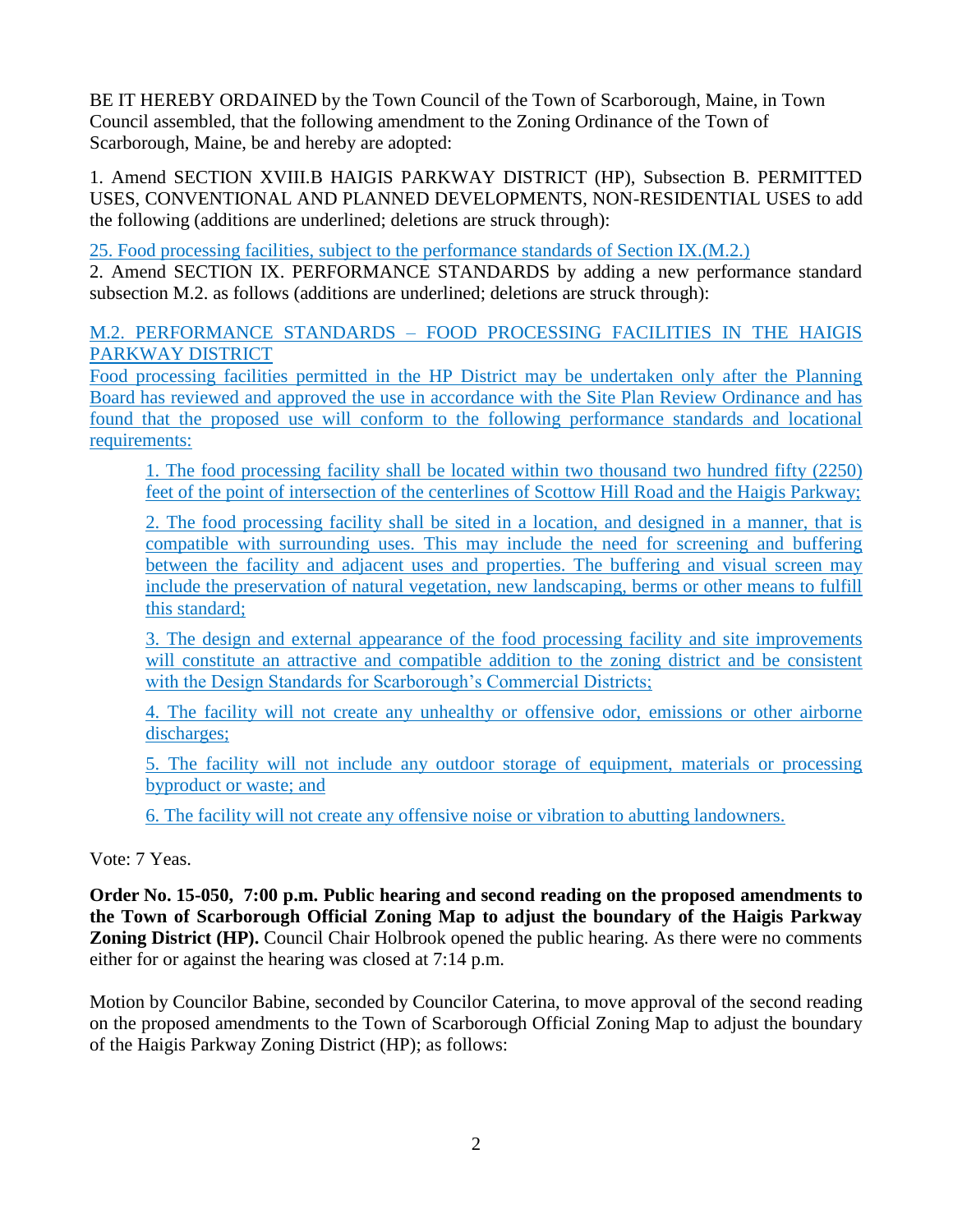

Vote: 7 Yeas.

**Order No. 15-055, 7:00 p.m. Public Hearing and action on the new request for a Food Handlers License from Lisa Harmon, d/b/a Harmon's Dairy Bar, located at 3 Spurwink Road.** Council Chair Holbrook opened the public hearing. As there were no comments either for or against the hearing was closed at 7:15 p.m.

Motion by Councilor Caterina, seconded by Councilor Babine, to move approval on the new request for a Food Handlers License from Lisa Harmon, d/b/a Harmon's Dairy Bar, located at 3 Spurwink Road.

Vote: 7 Yeas.

**OLD BUSINESS:** None at this time.

### **NEW BUSINESS:**

**Order No. 15-056. First reading and schedule a public hearing and second reading on the proposed FY2016 School Budget.** The following individuals spoke on this Order:

• Katherine Mills, resident, spoke on the proposed budget and stated that she would be happy to pay higher taxes so that the School can have the money they need. She urged the Town Council to reconsider the School Budget and add more money.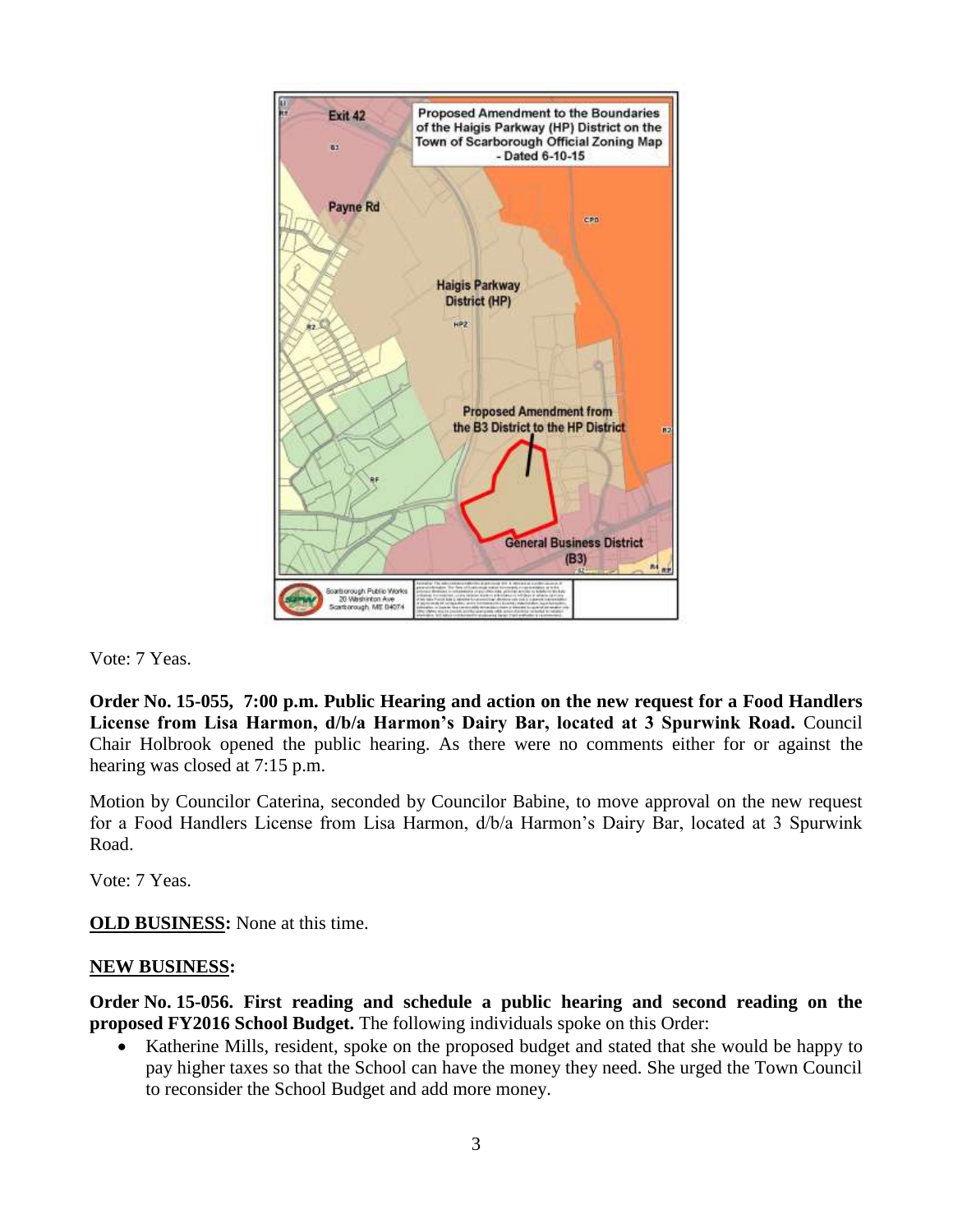- Mike Turek of Bayberry Lane spoke on the proposed School Budget, adding that the taxes need to be kept down so those on a fixed income can afford to stay where they are.
- Kerry Goulder of Thomas Drive, spoke on the proposed School Budget adding that her daughters would not have the one on one if the current Budget passes.
- Lexie Jamieson of Kerryman Circle and a Senior at the high school and President of the Key Club – which is the largest club at the high school. She stated that if the current budget is approved the Key Club will not be and the community would lose a large volunteer base for the seniors in the community.
- Karen Fream of Horseshoe Drive spoke on the professional development of the teachers and the need to bring the schools into the  $21<sup>st</sup>$  century as our students need to be prepared after graduation. She urged the Town Council to reconsider the budget and add more money back in.
- Jackie Perry of Black Point Road and a member of the Board of Education also spoke on the proposed budget. She then stated the Board members are not lairs or cheats, we are not hiding money. Classroom teachers come first – Schools and students matter.
- David Cleary of Meeting House Road stated that residents chose Scarborough to live because of the schools. The Town competes with other communities for homeowners – people who decide not to live in Scarborough causes erosion over the years causing monies to be lost to the school. Please reconsider the budget.
- Jennifer Jubulis of Haystack Circle spoke on the proposed budget, adding the schools are a vital part of our community. She urged the Council to reconsider the budget.
- Kim Gambardella of Howard Lane spoke on the proposed budget and read a letter to the Town Council from her 8 year old daughter regarding the proposed budget and what could possibly cut. Ms. Gambardella asked the Town Council to reconsider the budget.
- Josh Caiazzo of Elmwood Avenue and a recent graduate of Scarborough High School, spoke on the extra curricula programs that helped him expand himself and urged the Town Council to reconsider its vote and give back the funding to the school budget.
- Justin Caiazzo of Elmwood Avenue also spoke on the extra curricula programs that his brother had the opportunity to participate in and hoped the he too would be able to participate as well and urged the Town council to reconsider is vote on the school budget.
- Michelle Arpin of Coulthard Farms Road spoke on the proposed budget and the Town Council to reconsider its vote on the state funding and give it to the school. She would like to see tax assistant programs and a joint Town/School budget.
- Christine Cascio of Howard Lane asked the Town Council to stop taking from the children and to look at the Municipal Budget.
- Omer Durdag of Haystack Circle told the Town Council that it had a moral obligation for the well of the children; a physical obligation to ensure students are hirable and a governance obligation to the community. Please do not divide the community.
- Drew Stephens of Surrey Lane noted that everything the Town Council does effects the school. He went on to speak about the vote that had been taken and we need to keep a certain standard for the schools.
- Andy Mallar of Gunstock Road spoke on the school budget and asked the Town Council to support level services.
- Cindy Kucek of Moors Point Road spoke on the school budget and noted that she and her family had to re-evaluate their budget and stay within their means. She felt that the total budget should be reviewed.
- Daina Nathanson of Windsor Pines Drive as the Council not to cut the programs that are being proposed.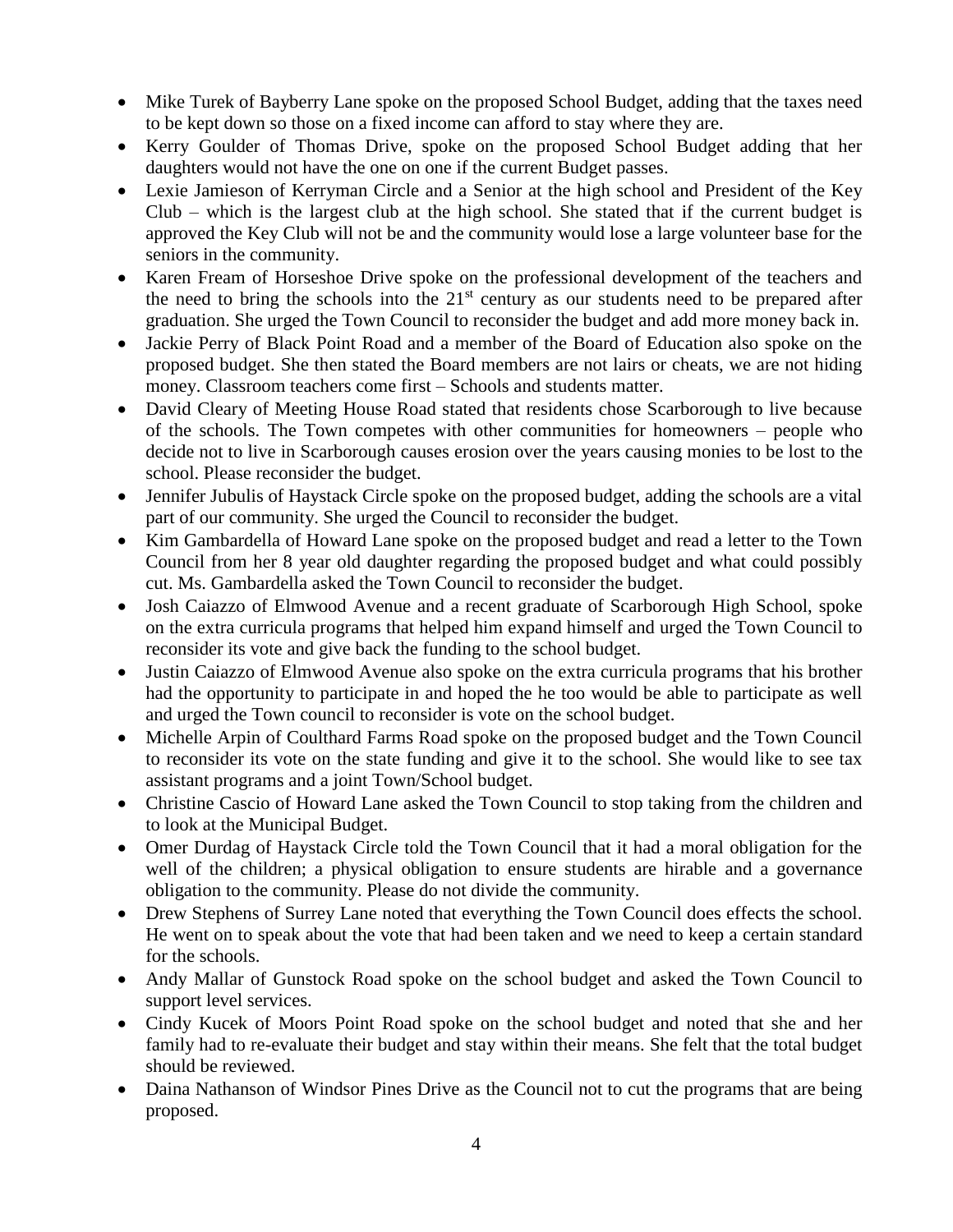- Seth Jackson of Black Point Road and an incoming Senior stated that the school has shaped him to who he is today and urged the Town Council to invest in the students and reconsider the funding for the school budget.
- Hillory Durgin of Sequoia Lane stated that the vote said NO Too Low and urge the Town Council to look at the vote and add back the funding.
- Hugh Morgenbesser of Hope Lane thanked everyone who had turned out this evening and thanked the Council for allowing time public comment. He noted that our schools are very important and we need to invest in our students.
- Anne Colton of Hope Lane voice her concerns with the school budget that could come forward and added that if the schools decline then people would move away. She urged the Town Council to please put the \$500,000 back in the school budget.
- Robin Twombly of Pondview Drive stated that she had moved here 3 years ago and bought in Scarborough because of the school system. Education is very important and she could not believe that is even happening and urged the Council to add the money back into the school budget.
- Scott Furr of Old Colony Lane spoke on voter apathy and urged the Council to give more money to the school budget.
- Kate Foley of Lucky Lane commented that very few people would switch seats with any councilor. She spoke on threats that some Councilors had received and of fecal matter being left on the lawns of residents. She felt sad that these events were even happening. She felt there was a process problem and that everyone needed to work together.
- Ryan Elsemore of Maple Avenue stated that he was flabbergasted at the whole budget process; it has been hard to find information about the budget and urged the Town Council to support level funding for the Schools.
- Drew Gwyer of Ocean Avenue stated that there is a group who is not being represented this evening – the seniors. They too are a vital part of this community. He then stated that the onus is on the Board of Education not the Town Council; these comments should have been at the School Board meetings.
- Andrea Fravert of Sarah Liberty Lane spoke on the proposed cuts relating to the afterschool care program – asked the Town Council to reconsider its vote.
- Jason McGovern of Sequoia Lane commented on the proposed school budget and added that both the kids and the seniors need to be taken care of.

Motion by Councilor Caterina, seconded by Councilor Donovan, to move approval of the first reading on the propose FY2016 School Budget and schedule a public hearing and second reading for Wednesday, July 22, 2015.

Motion by Councilor Donovan, seconded by Councilor Caterina, to move approval to amend the main motion as follows:

## **ADD:**

**WHEREAS**, in an effort to reach a compromise the Town Council appreciates the need to share in the responsibility of minimizing the impact on the property tax rate and therefore agrees to amend the FY2016 Municipal Budget.

## **REPLACE:**

**NOW THEREFORE, BE IT ORDERED,** that the Scarborough Town Council moves approval of the amended Fiscal Year 2016 Town and School Budget in first reading and schedule a public hearing at 7:00 PM on Wednesday, July 22, 2015, as well as second reading; and,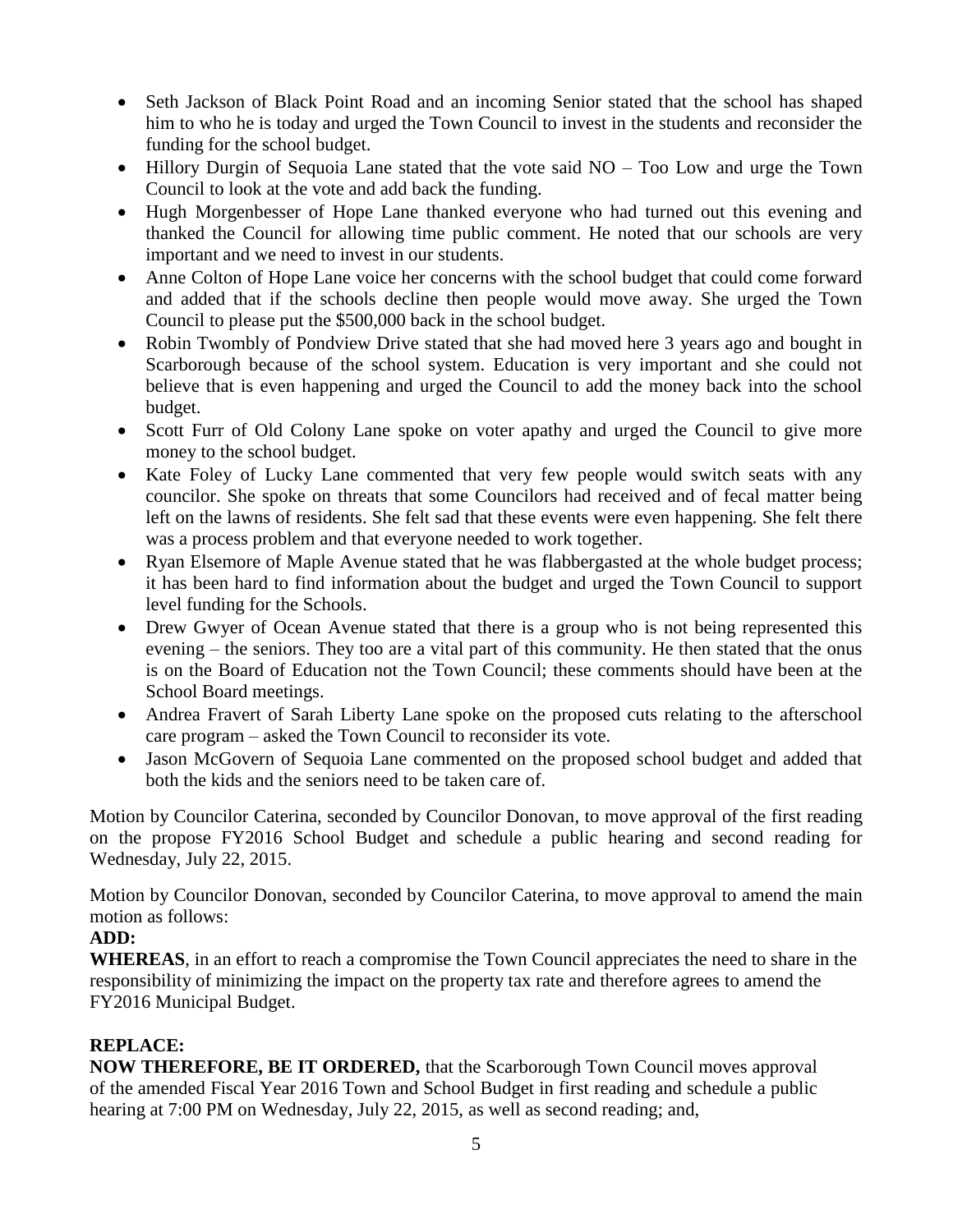**BE IT FURTHER ORDERED**, that School Budget be increased by a total of \$180,000 and therefore the Scarborough Town Council hereby appropriates, for school purposes, the Education Operating Budget, the new sum of **\$43,473,756**, and that the additional GPA allocation of \$884,891 be included as School revenue, resulting in the Town of Scarborough raising the sum of **\$37,589,488** as the local share for the Education Operating Budget.

**BE IT FURTHER ORDERED**, that the Town Budget is hereby amended to include an additional \$200,000 in Excise Tax Revenue and to reduce Town appropriations by \$180,000, details of specific cuts to be recommended by the Town Manager and approved by the Finance Committee, for a new Operating Budget of **\$30,505,367**, resulting in the local share for the municipal budget, the sum of **\$17,391,450**.

**BE IT FURTHER ORDERED**, that the final result of these changes produces a new Total Net Budget of **\$57,760,277**, resulting is a projected property tax rate of 2.8%.

## **Fiscal Note:**

Through shared reductions in expenditures and additional revenue, this amendment provides for a total reduction in the net budget (from the original budget) of \$1,584,891, resulting in a projected tax rate increase of **2.8%**

| <b>TOTAL NET REDUCTION</b>    |           | \$1,584,891   |
|-------------------------------|-----------|---------------|
| Town-Excise Tax Receipts      | \$200,000 |               |
| School – Additional GPA       | \$884,891 |               |
| Increased Revenues----------- |           | -\$1,084,891  |
| Town -                        | \$180,000 |               |
| School -                      | \$320,000 |               |
| Reduced Expenditures-         |           | $--$ 500,000$ |

Vote on amendment: 7 Yeas.

Vote on Main motion as amended:

**WHEREAS,** the Scarborough Town Council adopted FY2016 Operational and Capital Budgets for the Town and the School on May 20, 2015, with the passage of Order No. 15-026 and subsequently adopted an amended school budget on June 24, 2015 with the adoption of Order No. 15-048; and,

**WHEREAS,** pursuant to State law, the School Budget must be validated by the voters and it failed at a Special Elections held on June 9, 2015 and July 7, 2015; and,

**WHEREAS,** the Town Council must resubmit an adjusted School Budget to the Voters for validation no less than ten (10) days and no more than forty-five (45) days from July 7, 2015; and,

**WHEREAS**, in an effort to reach a compromise the Town Council appreciates the need to share in the responsibility of minimizing the impact on the property tax rate and therefore agrees to amend the FY2016 Municipal Budget.

**NOW THEREFORE, BE IT ORDERED,** that the Scarborough Town Council moves approval of the amended Fiscal Year 2016 Town and School Budget in second reading; and,

**BE IT FURTHER ORDERED**, that School Budget be increased by a total of \$180,000 and therefore the Scarborough Town Council hereby appropriates, for school purposes, the Education Operating Budget, the new sum of **\$43,473,756**, and that the additional GPA allocation of \$884,891 be included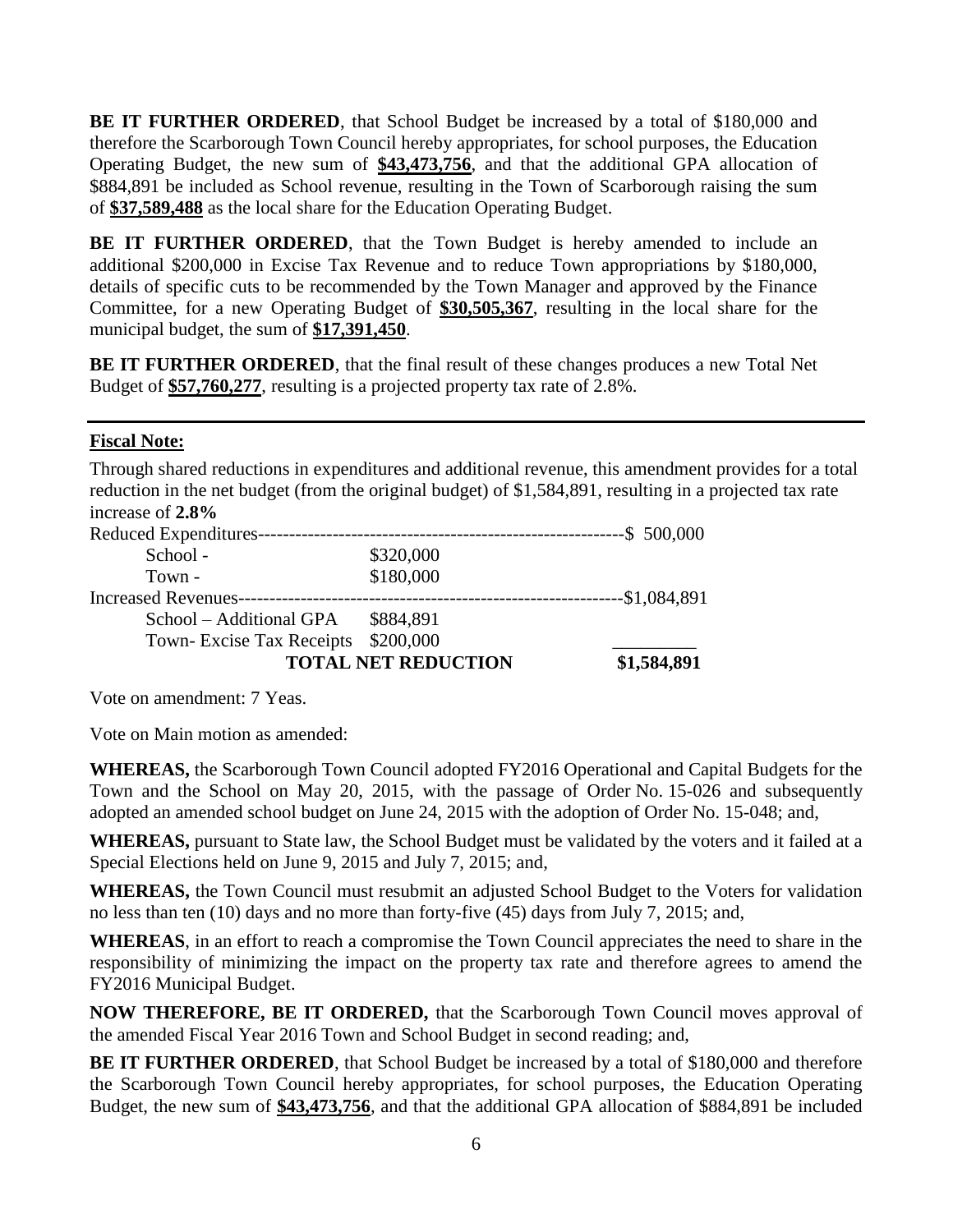as School revenue, resulting in the Town of Scarborough raising the sum of **\$37,589,488** as the local share for the Education Operating Budget.

**BE IT FURTHER ORDERED**, that the Town Budget is hereby amended to include an additional \$200,000 in Excise Tax Revenue and to reduce Town appropriations by \$180,000, details of specific cuts to be recommended by the Town Manager and approved by the Finance Committee, for a new Operating Budget of **\$30,505,367**, resulting in the local share for the municipal budget, the sum of **\$17,391,450**.

**BE IT FURTHER ORDERED**, that the final result of these changes produces a new Total Net Budget of **\$57,760,277**, resulting is a projected property tax rate of 2.8%.

#### **Fiscal Note:**

Through shared reductions in expenditures and additional revenue, this amendment provides for a total reduction in the net budget (from the original budget) of \$1,584,891, resulting in a projected tax rate increase of **2.8%**

| Reduced Expenditures-           |           | $-$ \$ 500,000<br>------------------------------------- |
|---------------------------------|-----------|---------------------------------------------------------|
| School -                        | \$320,000 |                                                         |
| Town -                          | \$180,000 |                                                         |
| <b>Increased Revenues--</b>     |           | -\$1,084,891<br>-------------------                     |
| School – Additional GPA         | \$884,891 |                                                         |
| <b>Town-Excise Tax Receipts</b> | \$200,000 |                                                         |
|                                 |           |                                                         |

### **TOTAL NET REDUCTION \$1,584,891**

Vote: 7 Yeas.

Council Chair Holbrook recessed the meeting at 8:50 p.m. The meeting was reconvened at 9:00 p.m. At this point of the meeting Councilor St. Clair left.

**Order No. 15-057. First reading and schedule a public hearing and second reading on the proposed Contract Zone from Avesta to establish a 50 unit affordable housing development at 577 U.S. Route One.** Dan Bacon, Town Planner, gave a brief overview on the proposed Contract Zone and Daniel Riley, Senior Project Manager from Sebago Technics reviewed the Contract Zone that was before the Town Council and responded to questions from the Town Council.

Motion by Councilor Babine, seconded by Councilor Blaise, to move approval of the first reading on the proposed Contract Zone from Avesta to establish a 50 unit affordable housing development at 577 U.S. Route One and schedule a public hearing and second reading for Wednesday, August 19, 2015:

#### **CONTRACT ZONING AGREEMENT BETWEEN THE TOWN OF SCARBOROUGH AND AVESTA HOUSING DEVELOPMENT CORPORATION**

This Contract Zoning Agreement made as of the day of \_\_\_\_\_\_\_, 2015, by and between the TOWN OF SCARBOROUGH, a body corporate and politic, located in the County of Cumberland and State of Maine (hereinafter the "Town"), and AVESTA HOUSING DEVELOPMENT CORPORATION, a Maine nonprofit corporation, with an address of 307 Cumberland Avenue, Portland, Maine 04101 (together with its successors and assigns, including subsequent record owners of the property described in this Agreement, hereinafter "Avesta"), pursuant to the Contract Zoning provisions of Section II, Subsection I of the Scarborough Zoning Ordinance: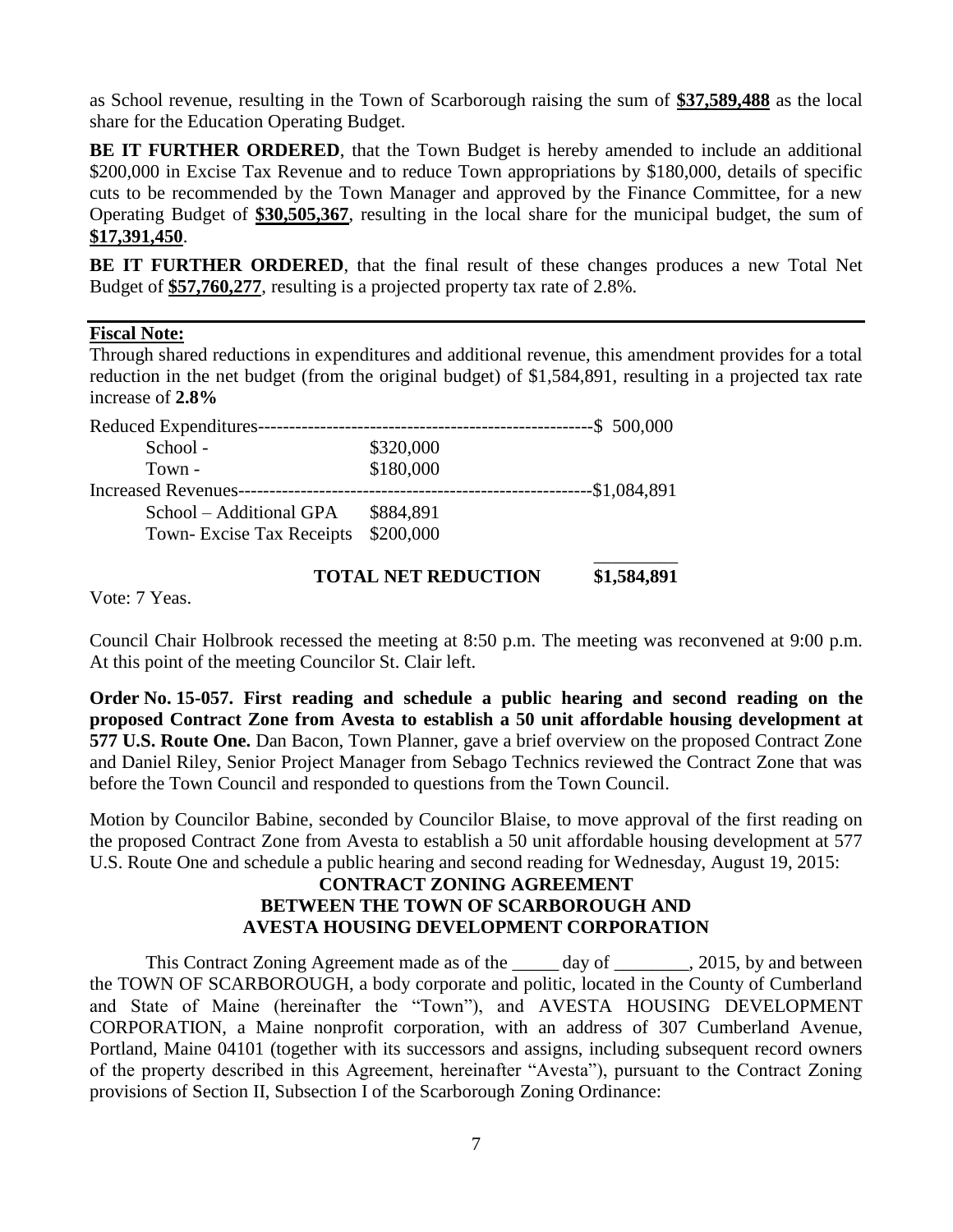WHEREAS, Avesta intends to purchase a parcel of real estate located at 577 U.S. Route One, Scarborough, Maine, consisting of approximately 3.05 acres with the buildings and improvements thereon, being Parcel 37 on the Town's Tax Map U034 (hereinafter the "Property"); and

WHEREAS, the Property is currently in the Town and Village Centers Fringe (TVC3) District and a portion of the Property is also subject to the Shoreland Overlay District provisions of the Shoreland Zoning Ordinance; and

WHEREAS, the TVC3 District presently allows, as a permitted use, multifamily dwellings limited to no more than twelve (12) units per building, so long as such building is serviced by public sewer, and accessory units subject to certain performance standards, but not multifamily dwellings containing a greater number of units per building; and

WHEREAS, Avesta wishes to develop the Property as an affordable rental housing complex consisting of the existing 7-unit historic building that will be renovated to include 8 units, a to-beconstructed 42-unit building, an existing barn that will be renovated and may include community space for occupants, and a second existing barn that may be preserved due to its historic value (the "Project"). The new 42-unit building will exceed the maximum number of units per building currently permitted in the TVC3 Zone; and

WHEREAS, Avesta demonstrates that the proposed use can be carried on with fewer parking spaces than required by the off-street parking regulations in Section XI of the Zoning Ordinance; and

WHEREAS, the maximum density within the TVC3 Zone for multi-family dwellings is 5 dwelling units per acre of net lot area, and the Project will exceed this maximum density; and

WHEREAS, the Project would qualify for Additional Residential Density Thru Affordable Housing pursuant to Section XVIII.D(E)(3) of the Scarborough Zoning Ordinance, the Project as proposed would still exceed the maximum density; and

WHEREAS, the Property contains an existing multi-family building and a barn that will be rehabilitated in a good and worker-like manner; and

WHEREAS, the Planning Board, pursuant to Section II(I)(4), of the Zoning Ordinance and 30-A M.R.S.A. §4352(8), and after notice and hearing and due deliberation thereon, recommended the rezoning of the Property as aforesaid; and

WHEREAS, the Project will serve the Town's objective of encouraging affordable housing both generally and through density bonus provisions within the Town's residential areas and districts (Chapter 5, Objective A.4.a. of the Comprehensive Plan) by constructing an affordable housing opportunity within a growth area; and

WHEREAS, the Project serves the goals of Chapter 5 (Objective A.2.) of the Comprehensive Plan by using public sewer and water facilities; and

WHEREAS, the Project fulfills the goals of Chapter 5 (Objective A.4.b.) of the Comprehensive Plan encouraging a choice of housing for residents of all ages and incomes by providing affordable housing within a growth area;

WHEREAS, the Project helps to achieve the objectives of Chapter 5 (Objective H.2), in which the Town endeavors to assure that at least ten percent of new housing units created in Scarborough are affordable; and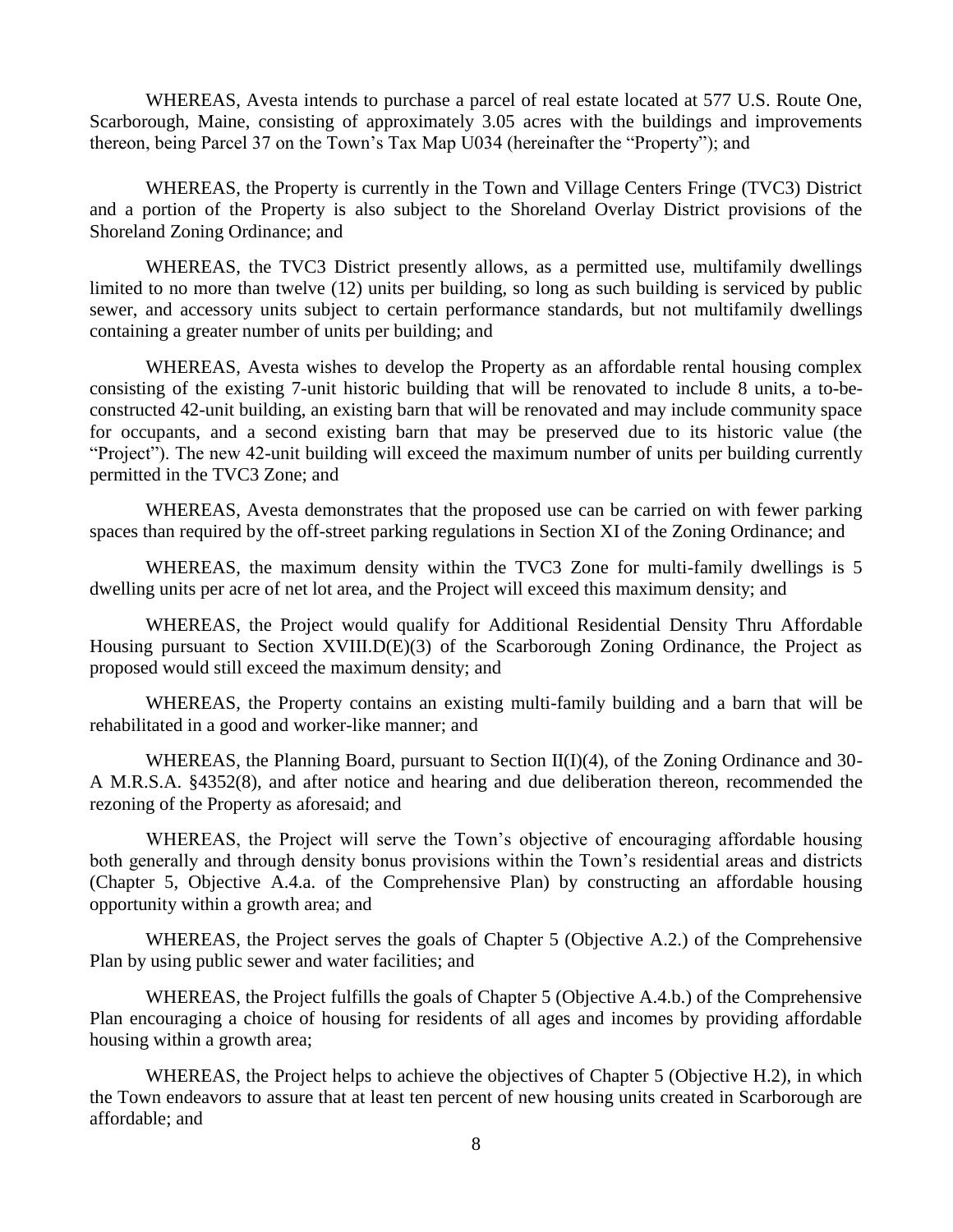WHEREAS, the rezoning provided in this Agreement, therefore, would be consistent with the Policies and Future Land Use Plan of Part B of the Scarborough Comprehensive Plan; and

WHEREAS, the Town of Scarborough, by and through its Town Council, therefore, has determined that the said rezoning would be pursuant to and consistent with the Town's local growth program and Comprehensive Plan adopted pursuant to Title 30-A, Maine Revised Statutes, Chapter 187, Subchapter 2, and consistent with the existing and permitted uses within the original zoning district classification and has authorized the execution of this Contract Zoning Agreement.

NOW, THEREFORE, in consideration of the mutual promises made by each party to the other, the parties covenant and agree as follows:

1. The Town hereby amends the Zoning Map of the Town of Scarborough, by adopting the map change amendment shown on Attachment 1.

2. Avesta is authorized to create the Project, including the renovation of the existing 7-unit building such that it includes 8 units, construction of a new 42-unit building, renovation of an existing barn to provide community space for Project occupants, and preservation of a second barn on the Property. Construction and use of the Project shall be subject to the following conditions:

- (a) Building Height: The maximum building height for the new 42 unit building shall be four (4) stories and as shown on the Site Plan approved by the Town of Scarborough Planning Board. The new 42 unit building shall be a maximum height of approximately 45 feet. The final building height for the Project shall be approved by the Planning Board as part of site plan and subdivision approval.
- (b) Permitted Uses: The uses allowed or permitted on the Property shall be limited to (i) an affordable housing complex with one 8-unit building and one 42-unit building, (ii) a separate building for community space, for use by Project occupants, and (iii) accessory uses. Avesta also may either (a) retain and maintain the existing barn on the Property furthest from Route 1 which will not be converted into community recreation and/or meeting space, the use of which will be consistent with, and incidental to the affordable housing use, such as equipment storage, security or maintenance, office and staff accommodations, or merely historic preservation; or (b) remove and/or demolish said barn, provided that such removal or demolition shall be approved by the Planning Board prior to any such action.
- (c) Building Design: Project design, style and materials shall be substantially as depicted on the building elevations submitted during site plan and subdivision review, with any changes thereto as approved by the Planning Board.
- (d) Landscaping: The Property shall be landscaped to enhance the general appearance of the project from surrounding properties as determined by the Planning Board at the time of site plan and subdivision approval. The landscaping shall be maintained by Avesta or its successors or its successors in interest. After the date of approval of this Contract Zoning Agreement, there shall be no significant amount of removal of existing trees or other vegetation except as indicated on an approved Site Plan.
- (e) Density: The maximum net residential density shall be fifty (50) dwelling units, including the renovation of the existing building such that it includes eight (8) units and the construction of a new 42 unit building.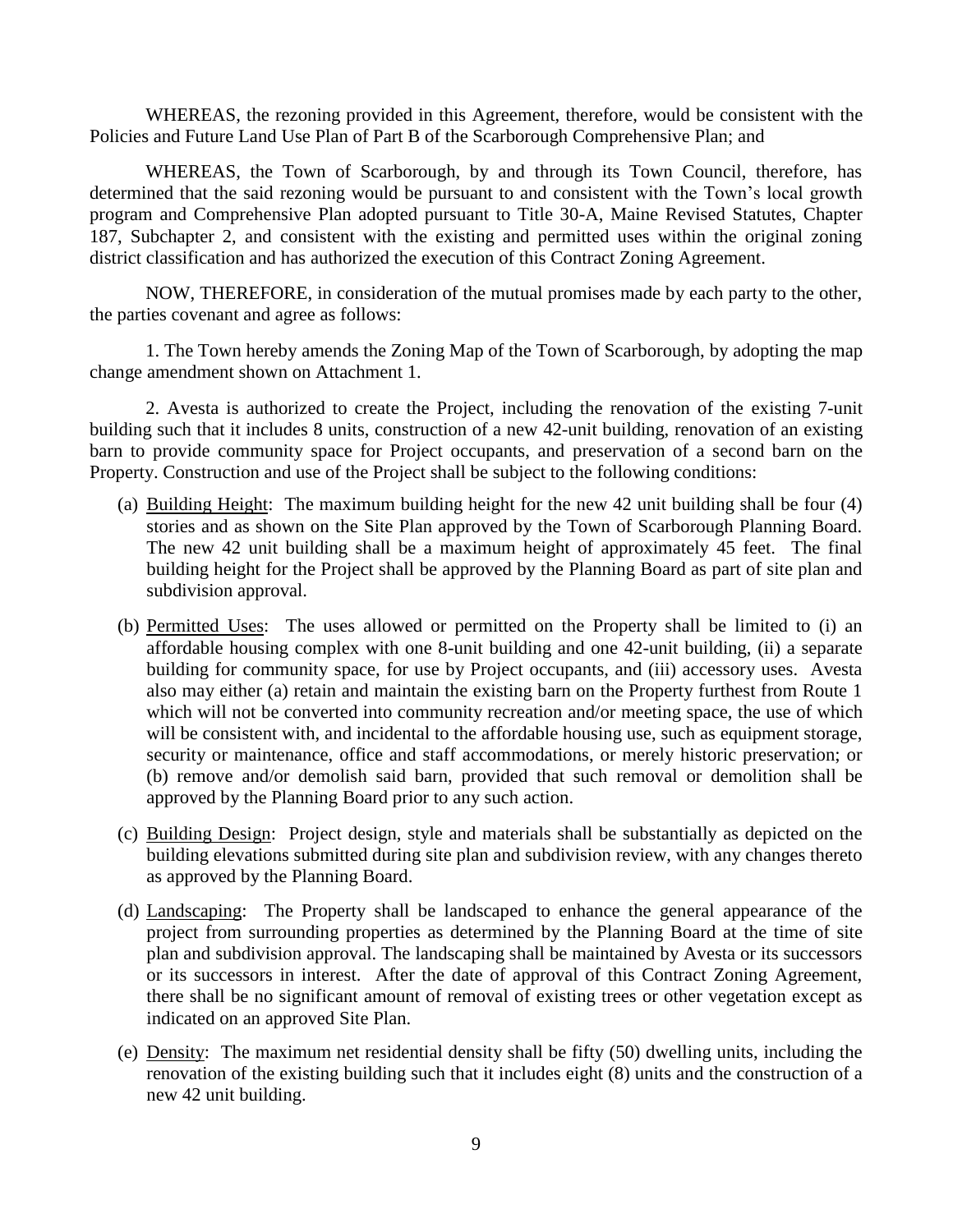- (f) Residents: The Project shall be "Affordable Housing" as defined on the zoning Ordinance, and occupancy of the Project shall be limited to individuals or families with an income that is less than or equal to Eighty Percent (80%) of area median income as more particularly defined in Article VI of the Zoning Ordinance.
- (g) Sewer and Water: The facility will be served by both public water and public sewer.
- (h) Setbacks: The front yard shall be a minimum of 25 feet, and side and rear yards shall be a minimum of 15 feet, excluding accessory buildings and excluding the existing location of a barn within 15 feet from the sideline of the Property. The existing, nonconforming setback of the barn will be maintained. Additionally, the maximum front yard shall be increased to allow for the removal of an existing porch. All of the setbacks and building locations shall be as shown on the Site/Subdivision Plan, approved by the Planning Board.
- (i) Parking: The Project shall provide a minimum of fifty five (55) off-street parking spaces. The dimensions and arrangement of the parking spaces shall be as generally shown on the Site/Subdivision Plan, approved by the Planning Board.
- (j) Site/Subdivision Plan: The property subject to this Contract Zoning Agreement shall be developed and used only in accordance with the preliminary site and subdivision plan approved by the Scarborough Planning Board on June 22, 2015, as that site plan may be amended from time to time pursuant to the provisions of the Scarborough Site Plan Ordinance. Any amendment which involves the following changes will require an amendment to this Contract Zoning Agreement:
	- (a) any change to the use of the Property; and
	- (b) any increase in the number of units.

3. Avesta shall record this Contract Zoning Agreement in the Cumberland County Registry of Deeds within 30 days after its execution by the Town Council.

4. The provisions of this Contract Zoning Agreement shall be deemed restrictions on the use of the Property except as this Contract Zoning Agreement may be amended by future written agreement with the Town of Scarborough and Avesta or its successors in interest. This Agreement shall be binding upon subsequent record owners of the Property.

The provisions of this Contract Zoning shall operate as an "overlay" zone and except as otherwise set forth in the aforesaid conditions, all other requirements of the underlying Zoning District shall apply (other than the maximum net residential density, use, height, setbacks and parking). The restrictions, provisions and conditions of this Agreement are an essential part of the rezoning, shall run with the Property, shall bind Avesta, its successors in interests and assigns of said Property or any part thereof, and shall inure to the benefit of and be enforceable by the Town of Scarborough.

Except as expressly modified herein, the use and occupancy of the subject premises shall be governed by and comply with the provisions of the Zoning Ordinance of the Town of Scarborough (as applicable) and any applicable amendments thereto or replacement thereof.

The Town shall have the power to enforce all conditions and restrictions of this Agreement, both through enforcement action pursuant to Section IV of the Scarborough Zoning Ordinance and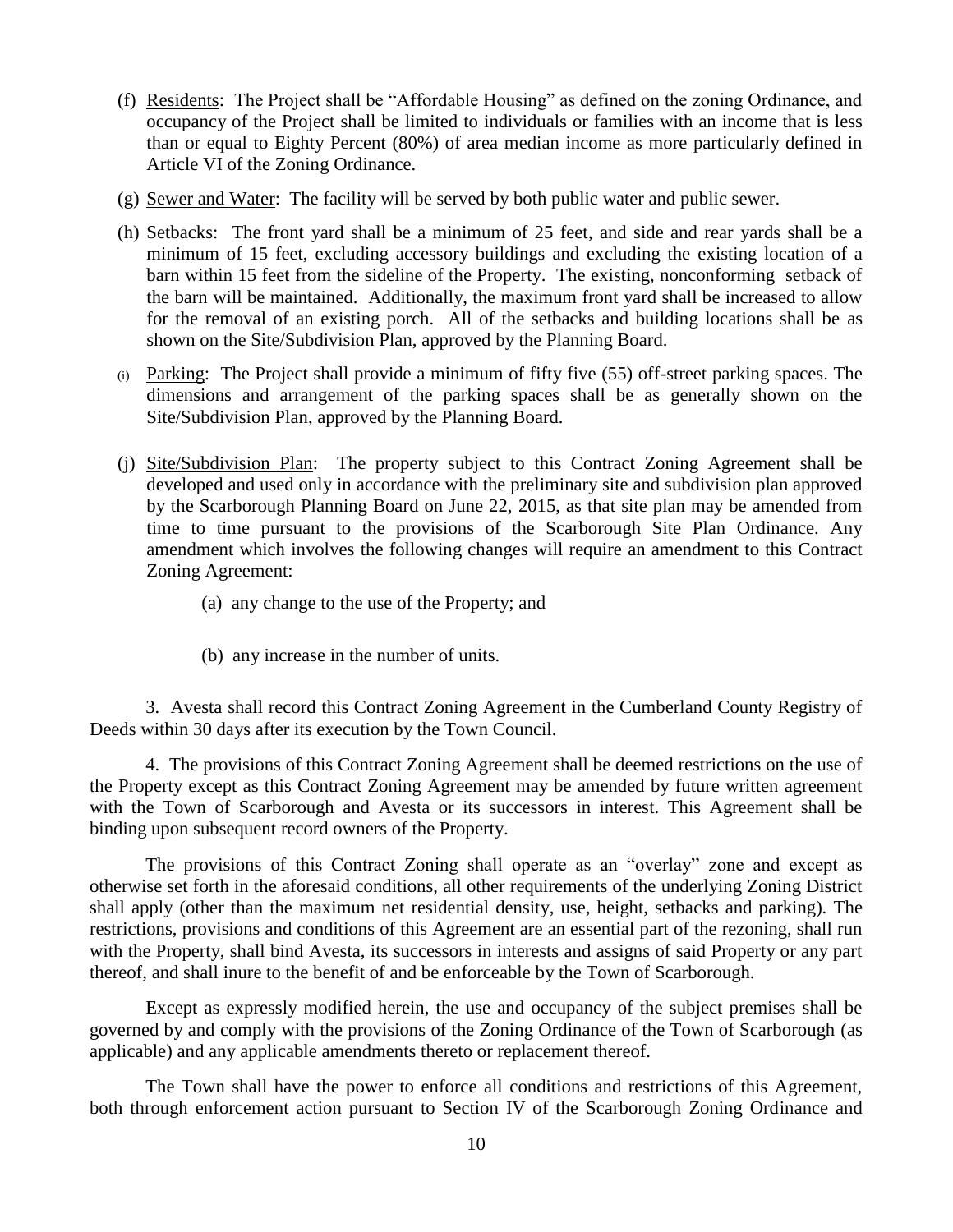through legal action for specific performance of this Agreement. In the event that Avesta, or it successors, or assigns, fail to develop the project in accordance with this Contract, or in the event of any other breach hereof, and such failure or breach continues for a period of thirty (30) days after written notice of such failure or breach cannot reasonably be remedied or cured within such thirty (30) day period, if Avesta, its successors or assigns, fails to commence to cure or remedy such failure or breach within said thirty (30) day period and thereafter fails to diligently prosecute such cure or remedy to completion in a reasonable time, then this Contract may be terminated by vote of the Scarborough Town Council. In that event, the Property may then be used only for such uses as otherwise allowed by law.

#### WITNESS: TOWN OF SCARBOROUGH

\_\_\_\_\_\_\_\_\_\_\_\_\_\_\_\_\_\_\_\_\_\_\_\_\_\_\_\_\_\_\_\_\_ By:\_\_\_\_\_\_\_\_\_\_\_\_\_\_\_\_\_\_\_\_\_\_\_\_\_\_\_\_\_\_

Thomas Hall, its Town Manager duly authorized by vote of the Scarborough Town Council on  $, 2015$ 

**CORPORATION** 

#### WITNESS: AVESTA HOUSING DEVELOPMENT

\_\_\_\_\_\_\_\_\_\_\_\_\_\_\_\_\_\_\_\_\_\_\_\_\_\_\_\_\_\_\_\_\_\_ By:\_\_\_\_\_\_\_\_\_\_\_\_\_\_\_\_\_\_\_\_\_\_\_\_\_\_\_\_\_\_

Dana Totman, its President

### STATE OF MAINE CUMBERLAND, SS \_\_\_\_\_\_\_\_\_\_\_\_\_\_\_\_\_, 2015

PERSONALLY APPEARED the above named Thomas Hall, Town Manager of the Town of Scarborough as aforesaid, and acknowledged the foregoing instrument to be his free act and deed in his said capacity and the free act and deed of said Town of Scarborough.

Before me,

Notary Public/Attorney at Law

\_\_\_\_\_\_\_\_\_\_\_\_\_\_\_\_\_\_\_\_\_\_\_\_\_\_\_\_\_\_\_\_\_\_\_

Print name: My commission expires:

STATE OF MAINE CUMBERLAND, SS \_\_\_\_\_\_\_\_\_\_\_\_\_\_\_\_\_, 2015

PERSONALLY APPEARED the above named Dana Totman, President of Avesta Housing Development Corporation as aforesaid, and acknowledged the foregoing instrument to be his free act and deed in his said capacity and the free act and deed of said nonprofit corporation.

Before me.

Notary Public/Attorney at Law Print name: My commission expires: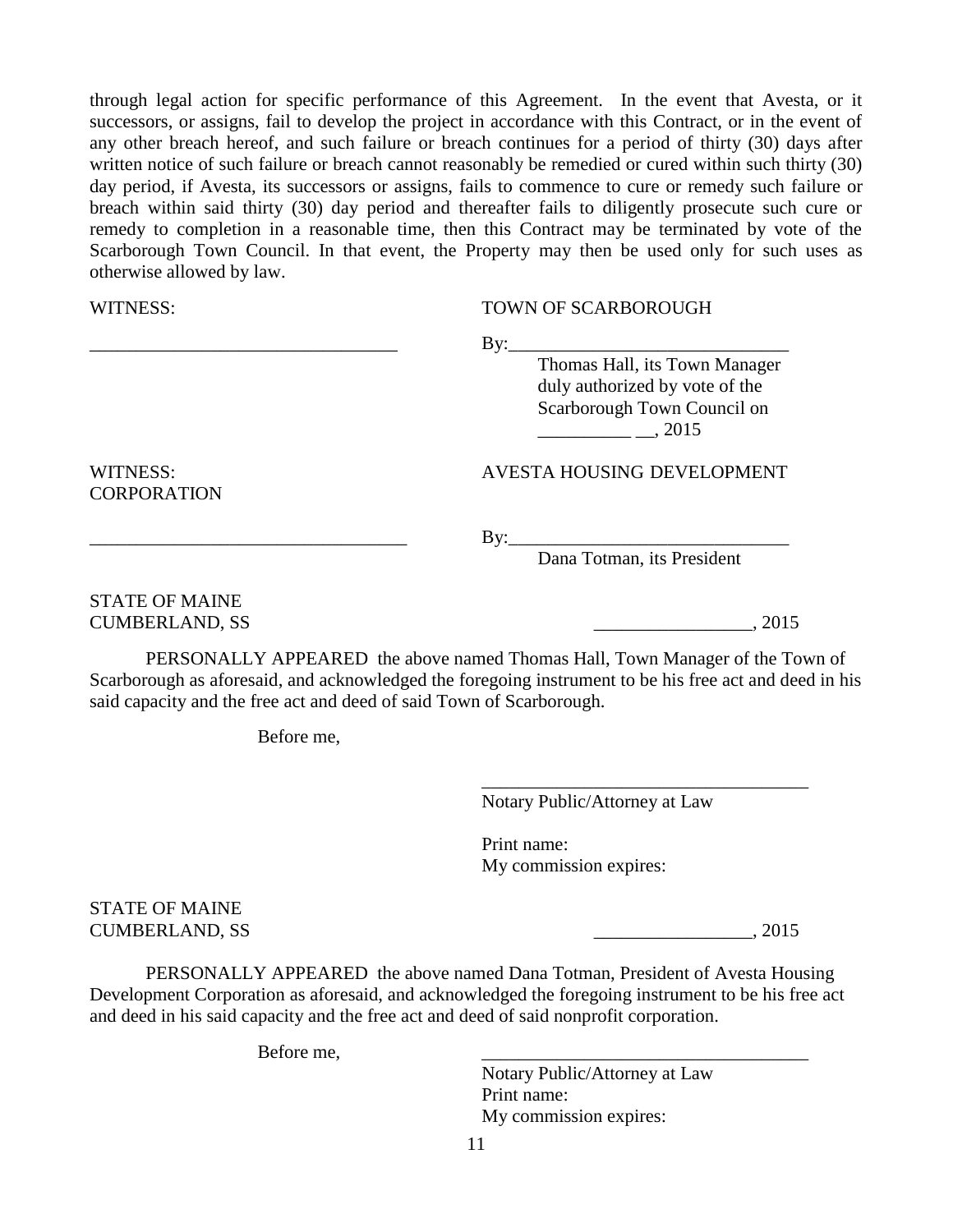Attachment 1 Zoning Map Amendment



Vote: 6 Yeas.

**Order No. 15-058. Act to certify the results of the July 7, 2015, School Budget Validation Referendum.** Motion by Councilor Babine, seconded by Councilor Caterina, to move approval to certify the results of the July 7, 2015, School Budget Validation Referendum:

> The Yes vote was 496 The No vote was 3,584 Invalid was 37 Too High vote was 1,838 Acceptable vote was 177 Too Low vote was 2,047

Vote: 6 Yeas.

**Order No. 15-059. Act on the request to set the date, time and location of the School Budget Validation Referendum.** Motion by Councilor Caterina, seconded by Councilor Hayes, to move approval to set the date, time and location of the School Budget Validation Referendum, as noted in the Warrant.

Motion by Councilor Hayes, seconded by Councilor Babine, to move approval to amend the main motion to remove the "Goldie Locks" question from the Ballot.

Vote on amendment: 6 Yeas.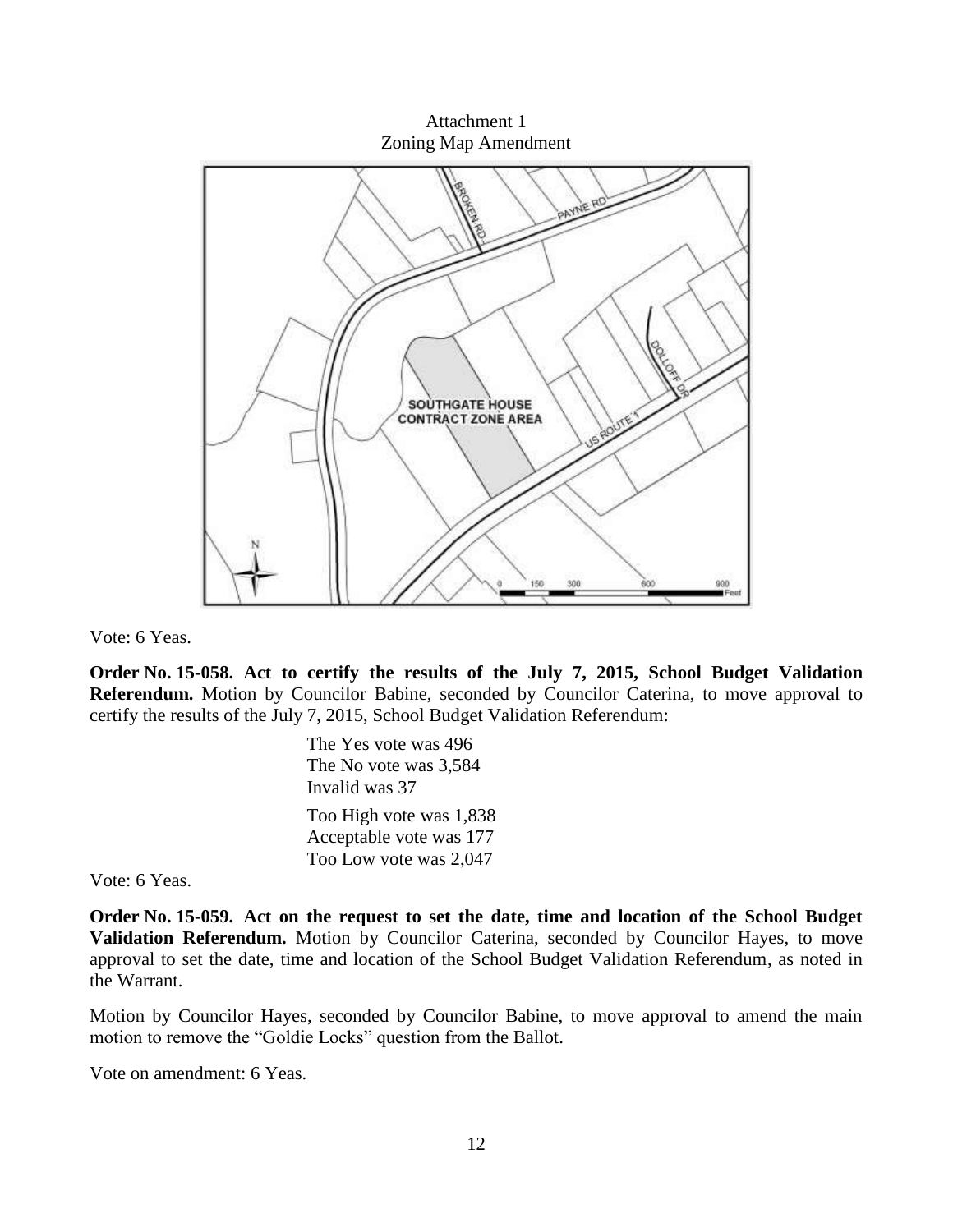Main motion as amended:

### **WARRANT SCHOOL BUDGET VALIDATION REFERENDUM (20-A M.R.S.A. § 1486 and 2307) TOWN OF SCARBOROUGH Tuesday, August 4, 2015**

**Municipality:** Scarborough **Voting District:** Town Wide

**Voting Place Name:** Municipal Building **Voting Location:** 259 US Route One

**Polls Open at 7:00 A.M. Polls Close at 8:00 P.M.**

**Absentee Ballot Processing (check all that apply):**

**Processed by:** Clerk (Centrally) **X** Clerk (At Polls)

**Date/Time of Processing:**

**X During** Election Day (8/04) Processing Time(s): After 8:00 a.m.

**Only** after 8:00 p.m. on Election Day (8/04)

### **WARRANT SCHOOL BUDGET VALIDATION REFERENDUM (20-A M.R.S.A. § 1486 and 2307) TOWN OF SCARBOROUGH Tuesday, August 4, 2015**

**========================================================================**

**Cumberland County, ss.** State of Maine

TO: Robert A. Moulton, Police Chief of the Town of Scarborough:

You are hereby required in the name of the State of Maine to notify the voters of the Town of Scarborough of the Special School Budget Validation Referendum Election, as described in this warrant.

## **To the Voters of the Town of Scarborough:**

You are hereby notified that a School Budget Validation Referendum will held at the Scarborough Municipal Building in Council Chambers, located at 259 US Route One, in the Town of Scarborough on Tuesday, August 4, 2015, for the purpose of determining the following questions:

## **School Budget Validation Referendum Question No. 1:**

| $\sum$ YES |  |  |  |  |  | Do you favor approving the Scarborough School budget for the upcoming school |
|------------|--|--|--|--|--|------------------------------------------------------------------------------|
|------------|--|--|--|--|--|------------------------------------------------------------------------------|

| $\bigcirc$ NO | year that was adopted at the latest Town of Scarborough budget meeting? |  |
|---------------|-------------------------------------------------------------------------|--|
|               |                                                                         |  |

The Registrar of Voters will hold office hours while the polls are open to correct any error in or change a name or address on the voting list; to accept the registration of any person eligible to vote, and to accept new enrollments.

A person who is not registered as a voter may not vote in any Scarborough election.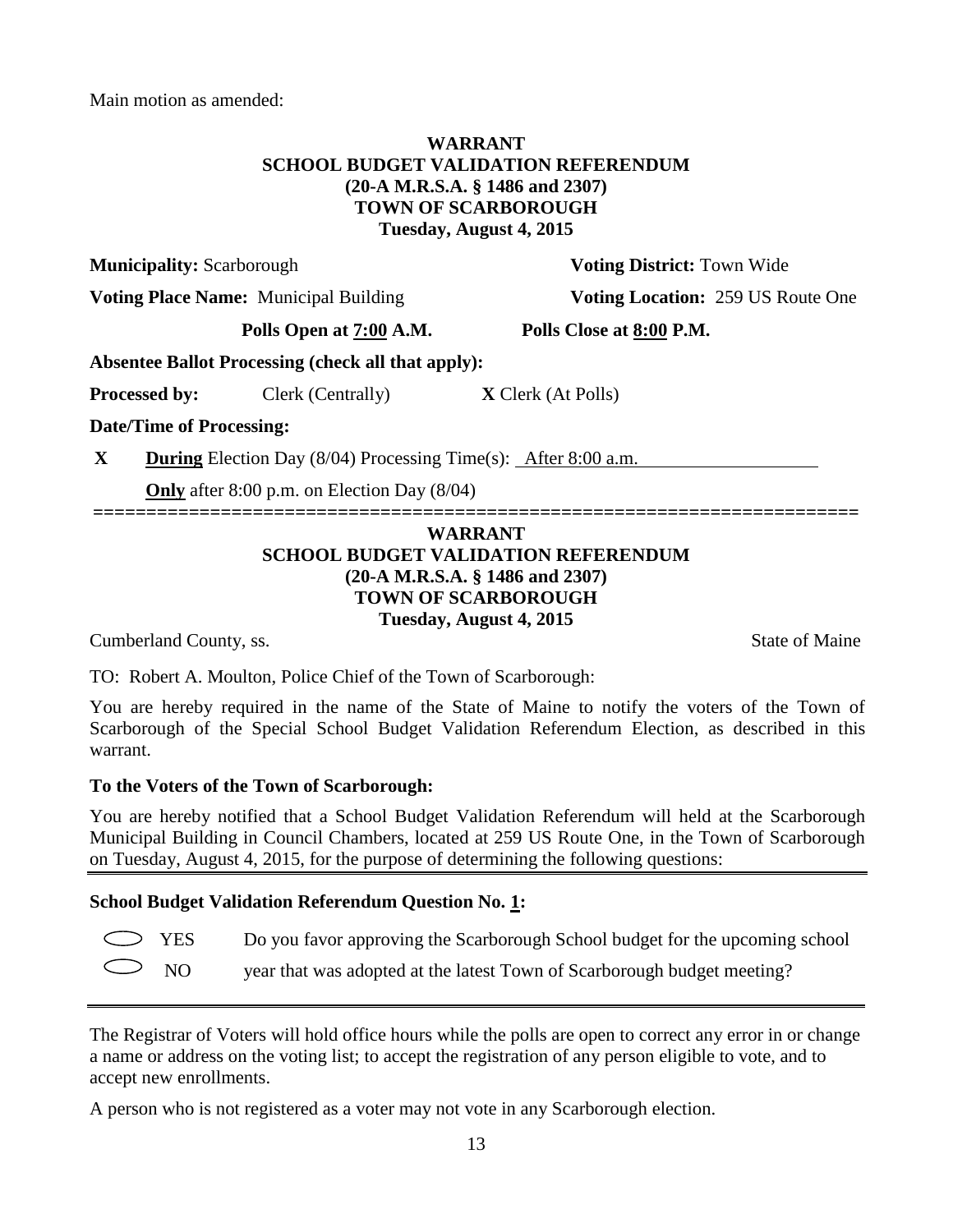Given under our hand this 15th day of July, 2015, at Scarborough, Maine. Signed by a majority of the municipal officers of the Town of Scarborough.

Vote: 6 Yeas.

**Item 8. Non Action Items.** None at this time.

## **Item 9. Standing and Special Committee Reports and Liaison Reports.**

- Councilor Donovan gave an update on the Energy Committee.
- Councilor Caterina gave an update on PACTS noting that there would be a follow-up Tuesday, August 25th regarding the Route 114 Corridor. She also noted that she had attended a broad band meeting.
- Council Chair Holbrook noted that the Historic Preservation Implementation Committee would hold its first meeting on Tuesday, July 21<sup>st</sup> at 6:30 p.m. in the Manager's Conference room.

**Item 10. Town Manager Report.** Thomas J. Hall, Town Manager, gave the following updates:

- There had been a ribbon cutting ceremony at a new Lobster processing plant located on the Pine Point Road.
- Retaining wall at the skate board park is being repaired.
- There have been requests to clean beach more often normally it is only Friday mornings. Mr. Hall noted that have a new type of seaweed that is very smelly.
- Tri-Gen update the main engine will be delivered
- Comments regarding the cut further in the Municipal Budget. This will not be easy for staff and expect staff to be thorough in where the cuts are.

# **Item 11. Council Member Comments.**

- Councilor Hayes commented on the budget process and see what can happen differently next year. He thanked the municipal staff for their support. He spoke on some emails that Councilors had received that had crossed the line. He hoped that people
- Councilor Caterina commented on the budget process. She was proud on the Council for supporting the computers; share the pain by reducing the Municipal Budget; pushed the tax increase down to below 3% - working together with fellow councilors. Would like to see all groups stay involved.
- Councilor Donovan commended Chief Moulton on the newspaper article on courtesy. He commended the Town Department Administrators on work with the Manager and be part of the solution on this budget. There is a need to help the low income seniors. He too commented on the not so nice instances that have happened – it is very disrespectful.
- Councilor Babine will be joining the Cumberland County Budget Advisory Committee representing our area. On a positive note – there was a young lady setting in the front row who gave him a picture and said thank you for doing what you do. He commented on the budget that was presented – he supported both referendums and would support the next one. He also commented on the emails that some of the Councilors had received that are not very nice and this is wrong – the personal attacks on families is wrong and needs to stop. He then congratulated Ms. Donna Beeley, Chair of the Board of Education on the birth of her grandson.
- Council Chair Holbrook also spoke on the "low blows" that have happened. We all have to give a little and we need to support each other.